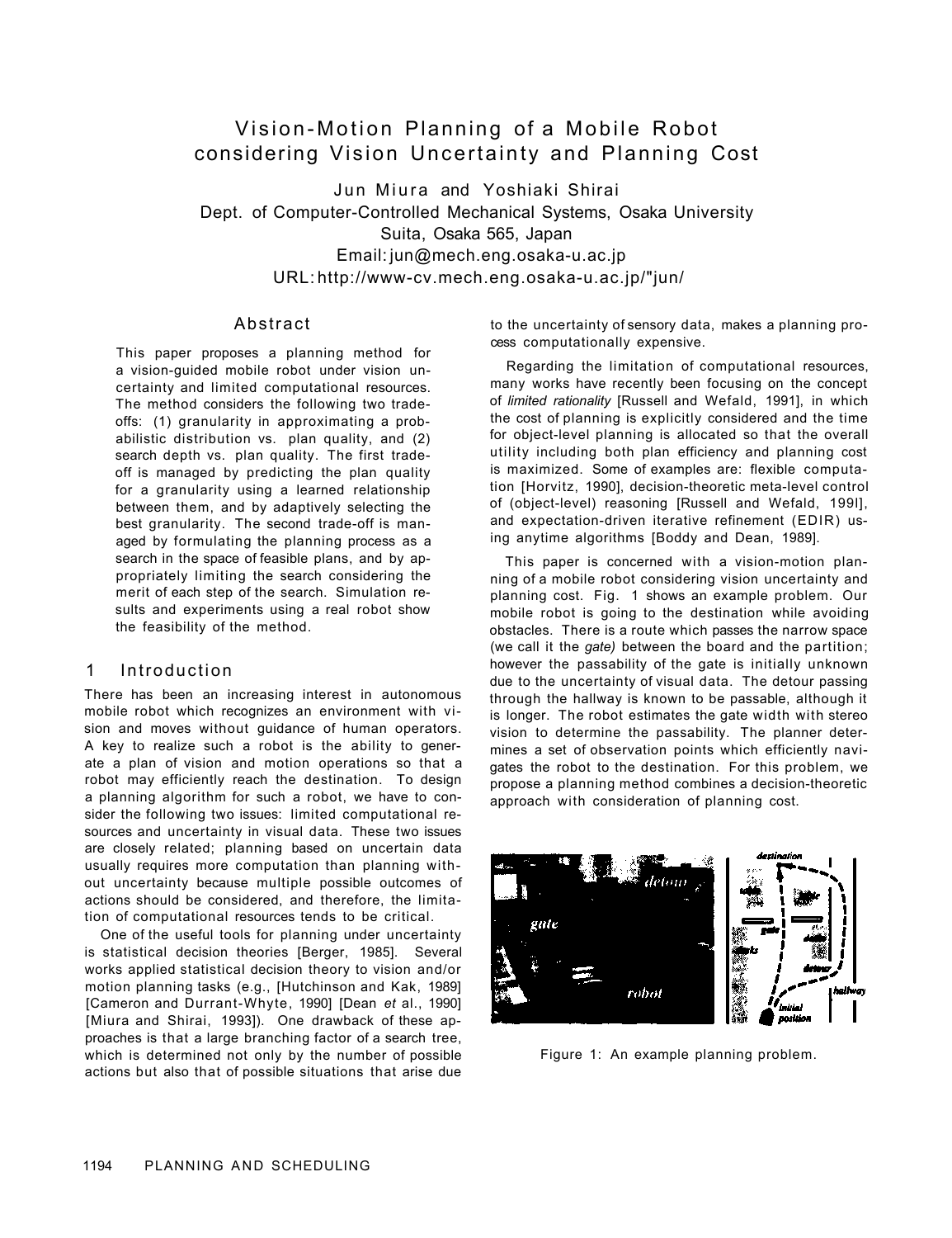

Figure 2: Three possible state of the gate.

### 2 Basic Planning Strategy

## 2.1 Plan Representation

An action is composed of a movement to the next observation point and an observation at that point. A state is represented by the current estimate of the gate width and the current robot position. Due to the uncertainty in observation results, the robot cannot determine the gate width deterministically but obtains its probabilistic distribution .

After an observation, the robot classifies the state of the gate into one of the three states (see Fig.  $2$ ): if the robot width is smaller than the minimum value of the probabilistic distribution of the gate width, the gate is passable; if the robot width is larger than the maximum value of the probabilistic distribution, the gate is impassable; otherwise the passability is unknown .

Since the actual state after an observation depends on the observation result and cannot be determined beforehand, a subplan is generated for each possible state, which is predicted using the uncertainty model of vision. Fig. 3 shows an example plan for the problem shown in Fig. 1. Such a plan is represented by an  $AND/OR$ tree; an OR node corresponds to selection of an action; an AND node corresponds to a possible state. The quality of a plan is measured in terms of its execution cost, which is the expectation of the total execution time for movement and observation.

The leaves of an AND/OR tree are either *terminal node* or *open node*. At a terminal node, the passability is decided without uncertainty and, thus, the final action (i.e., passing the gate or taking the detour) is also decided. At an open node, since the passability is unknown, the final action has not been decided yet. A plan candidate is refined by expanding (making subplans for) one of its open nodes. In expansion of an open node, the possible range of the gate width is discretized with some *granularity,* and a subplan is generated for each discretized state.



Figure 3: An example plan. Dotted arrows indicate possible movements after observation. Bold arrows indicate observation of the gate.

#### 2.2 Computational Trade-offs to be Considere d

The planning method is designed to deal with the following two computational trade-offs:

search depth vs. plan quality: This trade-off has been investigated by several researchers (e.g., DTA\* by Russell and Wefald [1991]). We consider this trade-off in generating a multi-step plan.

granularity vs. plan quality: A finer granularity for discretization improves plan quality, but it increases the planning cost. This trade-off has little been considered, although it is important in planning under uncertainty.

The first trade-off is managed by formulating the planning process as an iterative refinement process [Boddy and Dean, 1989], and by appropriately limiting the iteration. To cope with the second trade-off, we represent the relationship between granularity and the expectation of the reduction of a plan cost (we call this expectation a *plan improvement)* as a *performance profile* [Dean and Boddy, 1988] [Zilberstein, 1993], and then determine the best granularity by examining the performance profile and the cost of node expansion. With consideration of these trade-offs, the planner tries to minimize the total cost of plan generation and plan execution.

## 3 Formulation as Iterative Refinement

#### 3.1 Easily-Obtainable Feasible Plan

In an iterative refinement framework, the planner searches the space of feasible plans (executable plans) for the final plan. This formulation entails an easily*obtainable* feasible plan for any open node. There are tw o such feasible plans. One of them is to take the detour from the current position; this feasible plan is usually costly. Thus we use the other feasible plan:

*The robot moves from the current position to the position just before the gate<sup>1</sup> . If the gate* 

 $<sup>1</sup>$  At this position, the robot is assumed to be able to</sup> measure the gate width without uncertainty; this position is called the *zero-uncertainty point,* indicated as *x\*.*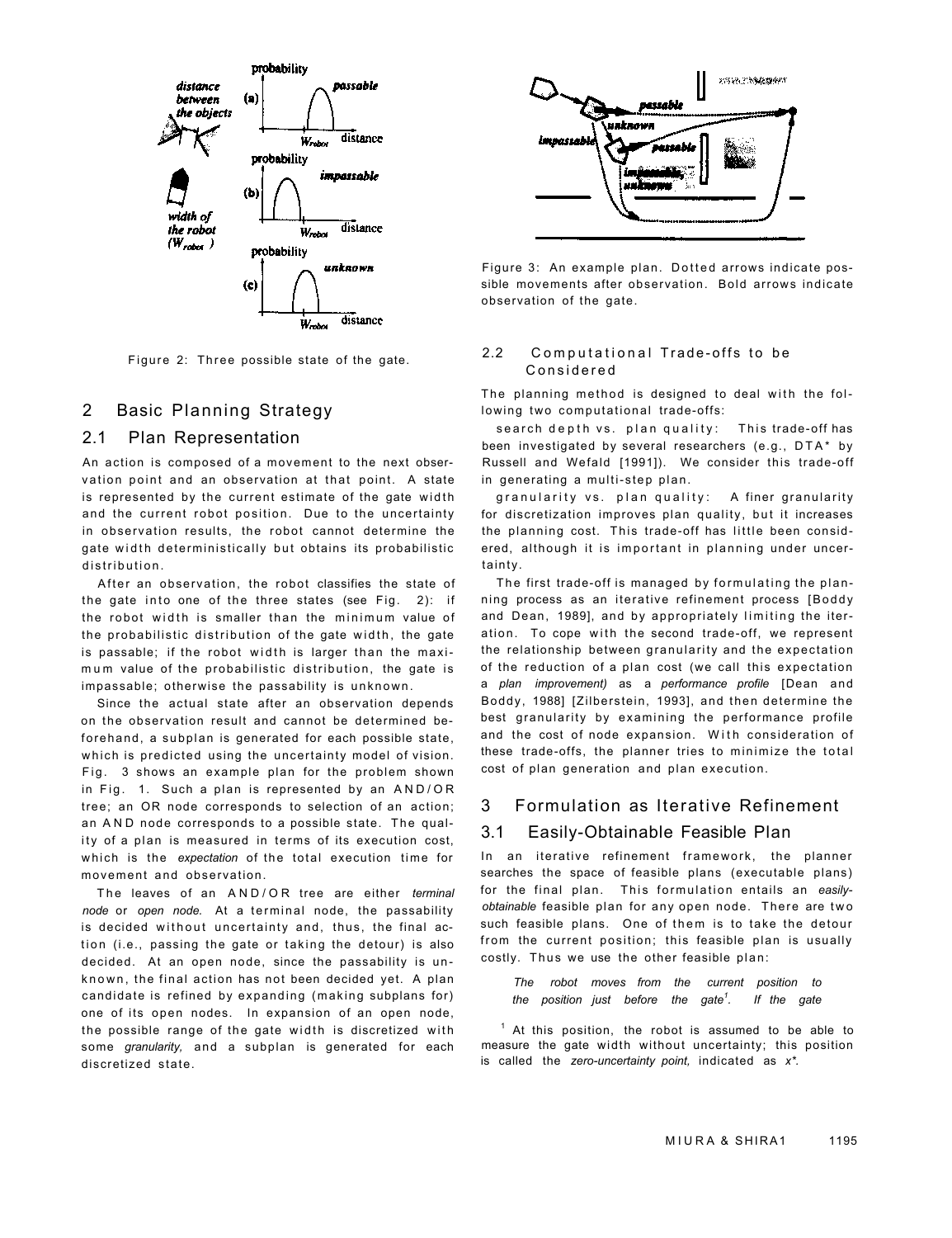

Figure 4: Expansion of an open node of a plan candidate. Ellipses drawn with bold lines indicate open nodes.

*is passable, the robot passes it; if not, the robot takes the detour from that position.* 

Each plan candidate has the *temporary cost, Ctemp* , which is obtained by *temporarily* assigning the above feasible subplan to all of its open nodes.

## 3.2 Selection of Open Node to Expand

In the planning process, the most promising open node is selected and expanded. Before expansion, an unknown state is treated as one open node and has a feasible plan with it (see Fig.  $4(a)$ ). The expansion of the open node consists of searching for the best action for each discretized state and assigning the feasible subplan to newly generated open nodes (see Fig. 4(b)).

The open node to be expanded is determined as follows. Suppose we can predict the maximum plan improvement (i.e., cost reduction)  $\Delta C$  of a plan candidate, which will be obtained by expanding its best open node<sup>2</sup>. Then, the merit of expanding the node is given by subtracting the expansion cost  $C^{\alpha x p}$  from the predicted plan improvement  $\Delta C$ .

Let  $C_i^{temp}$ ,  $\Delta C_i$ , and  $C_i^{exp}$  denote the temporary cost, the predicted plan improvement, and the expansion cost of a plan candidate  $PC_i$ , respectively. Then, we define the new cost Cnew as:

$$
C_i^{new} = C_i^{temp} - (\Delta C_i - C_i^{exp}). \qquad (1)
$$

Let  $C_{EP}$ . be the cost of the incumbent (the best feasible plan among those which have been obtained so far). During the planning, the plan candidates are kept whose new costs are less than  $C_{FP^*}$ . Among the candidates, the plan candidate  $PC_i$ . which is to be expanded next is determined as:

$$
PC_{i^*}, i^* = \arg\min C_i^{new}.
$$
 (2)

The planner iteratively selects  $PC_i$ - and expands its best open node. This planning process has the anytime [Dean and Boddy, 1988] property. The iteration stops when  $C_i^{new}$  is larger than  $C_{FP^*}$ .

### 3.3 Consideration of Meta-Planning Cost

The above algorithm will expand a node as long as  $C^{\text{new}}$ is less than *CFP\** even if their difference is very small. Expansion in such a case, however, may be useless if the meta-planning cost is high.

Thus, we slightly modify the termination condition. That is, if the difference is less than the meta-planning cost, the iteration process stops and the best feasible plan is returned as the final plan. The cost of metaplanning is, at present, considered to be constant.

#### 3.4 Deciding Only the Next Action

When the objective of the planner is not to generate a whole plan but to select the best next action (in a dynamic environment, for example), the algorithm is altered as follows.

Let *CFp\*A* be the cost of the best feasible plan which starts with action A. If the smallest value of  $C_i^{new}$  of plan candidates which start with actions other than *A* is larger than *CFpA\**, the planning process terminates and returns *A* as the best next action. This strategy is similar to that of DTA\* [Russell and Wefald, 1991].

#### 4 Determining the Best Granularity

We have mentioned that the granularity in discretizing the ranges of random variables (the gate width in our case) directly affects both the plan improvement and the expansion cost. The selection of the best granularity is, therefore, crucial to managing the trade-off between planning cost and plan efficiency.

This paper proposes to represent the relationship between the granularity and the predicted plan improvement as a performance profile, and to calculate the best granularity and the merit of expansion simultaneously.

Currently we equally divide the range of a variable; thus, the granularity is specified with the number of divisions. Let  $PI(n)$  denote the predicted plan improvement for granularity  $\boldsymbol{n}$ .

The best granularity *n\** is given by

۲

$$
u^* = \arg \max \{ PI(n) - C^{exp}(n) \}, \tag{3}
$$

where  $C^{exp}(n)$  is the cost of expansion with granularity n, which is defined as follows:

$$
C^{exp}(n) = N_{cand} * C^{exp(n)} * n,
$$
\n(4)

where *Neand* is the number of action candidates; *Cexam*  is the cost required for examining one action candidate. Fig. 5 illustrates the determination of the best granularity. Once the best granularity n\* is determined, the merit of expansion is calculated as  $PI(n^*) - C^{exp}(n^*)$ .

If there is at least one OR node between the root node and an open node, the probability of reaching the open node is less than one. In this case, we multiply *PI(n),*  which is originally generated for the case that the reaching probability is one, by the current reaching probability.

<sup>&</sup>lt;sup>2</sup>The method to predict the plan improvement will be described in Section 4.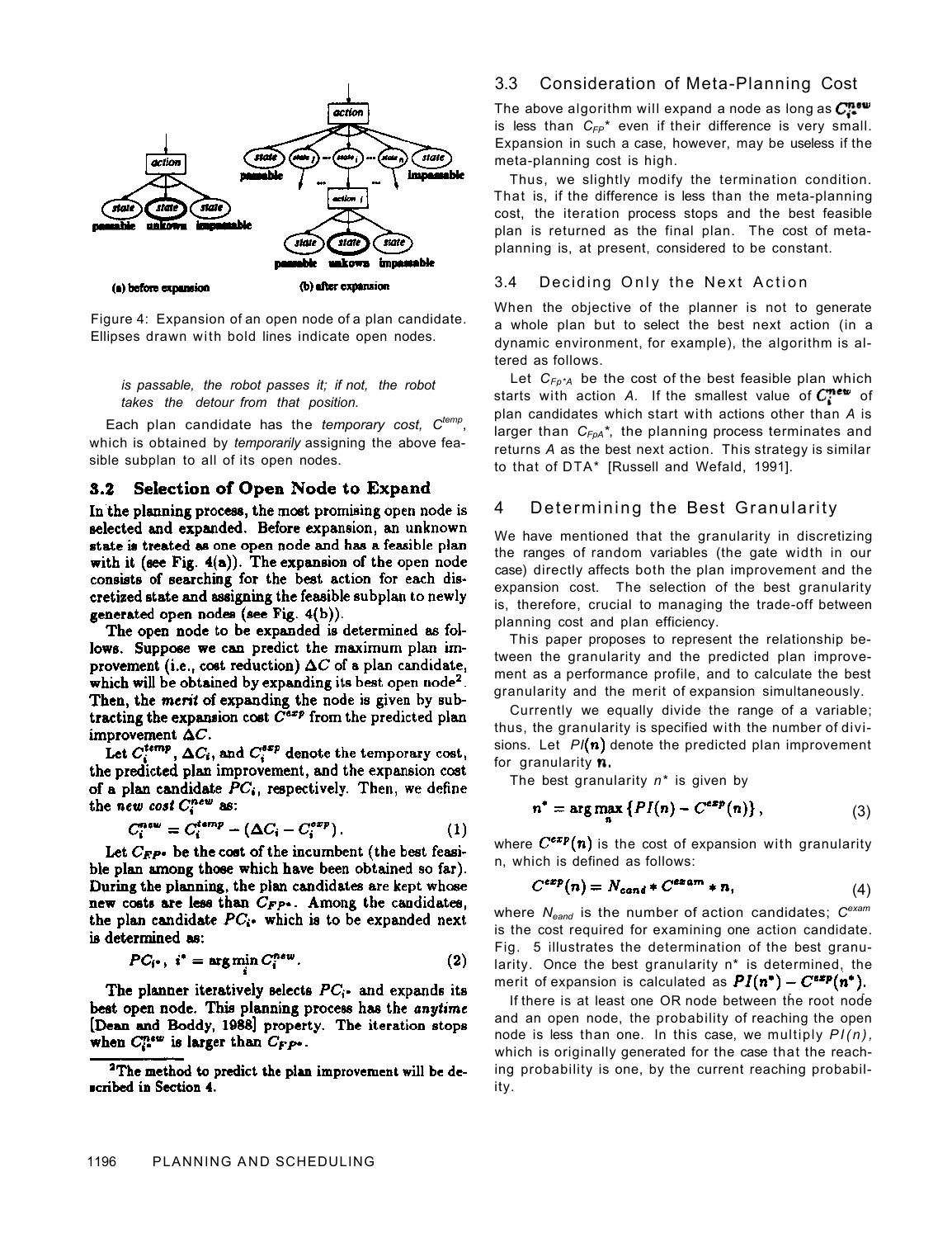

Figure 5: Determining the best granularity. This figure is based on [Horvitz, 1990].

Every time an open node is generated (by expansion of its parent), the best granularity for the node is determined. We include the cost of determining the best granularity in the cost of expanding the parent node.

## 5 Deriving Performance Profile

Derivation of a performance profile (PP) is one of the important issues in anytime algorithm-based approaches. In some cases, PPs may be obtained from the structural analysis of the problem; in other cases, PPs may be obtained from experimental data. It is, however, usually difficult to obtain PPs for complex problems only with one of these methods. We, thus, derive a PP through structural *and* experimental analysis of the planning problem in the following steps:

- 1. Analyze the structure of the planning problem and extract important problem parameters which can reasonably characterize the PP.
- 2. Construct a *generalized* PP using the parameters obtained above; a generalized PP has coefficients to be estimated.
- 3. Calculate actual PPs for an enough number of problem parameter sets, and adjust the coefficients of the generalized PP so that the PP fits well to the actual data set.

#### 5.1 Problem Analysis

The plan improvement is the difference of temporary costs of a plan candidate before and after expanding one of its open nodes. Let us calculate the plan improvement using an example situation shown in Fig. 6.

Suppose that the robot is initially at *xo* and the next observation point is *x1.* The open node under consideration is the state that the gate's passability is unknown after the observation at  $x_1$ . The feasible plan before expansion is to go from  $X_1$  directly to the zero-uncertainty point x\*, where the robot can measure the gate width without uncertainty. Expansion of this open node, i.e., selection of a second observation point *x2* for each discretized state results in a new feasible plan.



Figure 6: An example situation.

Using the cost of movement between points defined in Fig. 6 (for example,  $D_a^i$  is the cost of movement from  $x_1$ to  $x_2^i$ ), the plan improvement  $\Delta C$  is described as (see Appendix A):

$$
\Delta C = \sum_{i=1}^{n} \begin{pmatrix} P_{\bm{x}_i, ng} (D_b + D_d - D_a^i - D_e^i) \\ -P_{\bm{x}_i, ud} C_v \\ - (P_{\bm{x}_i, at} + P_{\bm{x}_i, ud}) (D_a^i + D_b^i - D_b) \end{pmatrix}, \quad (5)
$$

where  $C_v$  is the cost of one observation;  $P_{\mathbf{x}_v^i, \alpha k}$  ( $P_{\mathbf{x}_v^i, \alpha g}$ ,  $P_{\mathbf{z}^*,ud}$  is the probability that the gate's state is passable (impassable, unknown) after observation at  $x_2^i$ . We here suppose that  $x_2^i$  indicates the best second viewpoint for the ith divided state.

This equation represents the trade-off between the effect of visual information to be obtained by observation at x<sup>1</sup> and the cost of observation including that of movement to the observation point. The first term inside the parentheses is the effect of visual information, which is gained by deciding to take the detour at  $x_2^i$ , instead of decision at  $x^*$ , in case that the gate is impassable. The second term is the cost of the extra observation at x\* in case that the passability is still unknown at  $x_2^i$ . The third term is the extra movement cost to visit  $x_2^i$ .

#### Designing Generalized Performance 5.2 Profile

We examine equation (5) in order to design a generalized PP which can reasonably approximate the equation.

The actual values which depend on  $x_2^i$  (e.g.,  $P_{x_2^i, n_g}$ ) cannot be obtained before performing the search for  $x_2^2$ ; it may also be hard to reliably predict these values. Thus, we would like to predict the plan improvement using only parameters whose values are available.

We use an upper bound of plan improvement for constructing a generalized PP. To calculate the upper bound, we first employ the concept of the assumption of perfect sensor information [Miura and Shirai, 1993], which is based on the fact that a plan generated using certain information is always more efficient than plans generated using uncertain information.

Assuming that the observation result at  $x_2^i$  includes no uncertainty (i.e.,  $P_{\boldsymbol{x}_2^*,u\boldsymbol{d}}\to 0$ ), a modified plan improvement  $\Delta C'$  is given by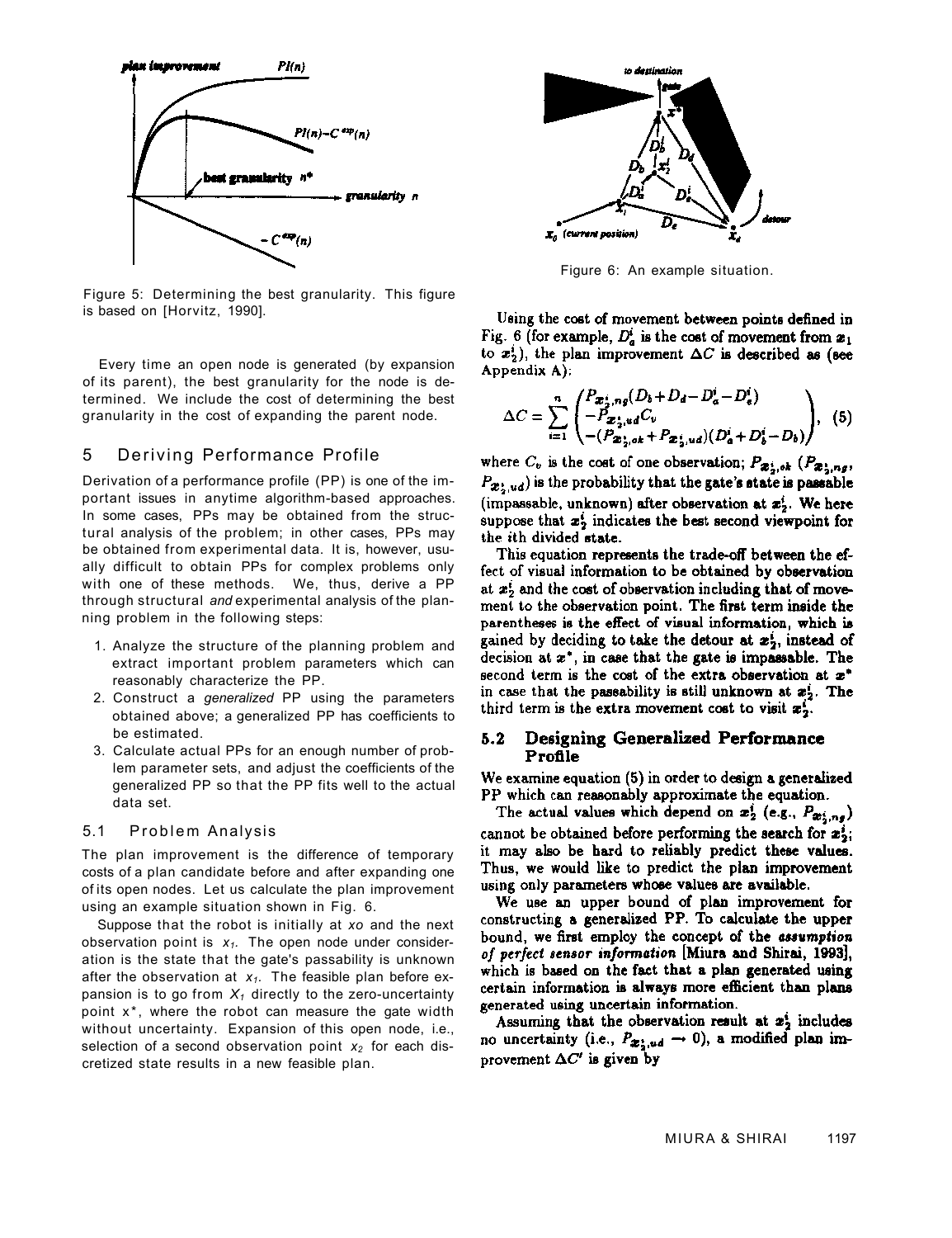$$
\Delta C' = \sum_{i=1}^{n} P_{\mathbf{x}_2^i, n\mathbf{g}}(D_b + D_d - D_a^i - D_c^i) - \sum_{i=1}^{n} P_{\mathbf{x}_2^i, o_k}(D_a^i + D_b^i - D_b).
$$
 (6)

Since  $\Delta C'$  still includes values depending on  $x_2^i$ , we then find its maximum value.  $\Delta C'$  is maximized by letting  $x_2^i \rightarrow x_1$  (i.e.,  $D_b^i \rightarrow D_b$ ,  $D_e^i \rightarrow D_b$ , and  $D_a^i \rightarrow 0$ ); finally, we obtain the following upper bound:

$$
\Delta C_{ub} = P_{\mathcal{Z}_1 \to \mathcal{Z}^*, ng}(D_b + D_d - D_c), \tag{7}
$$

where  $P_{\mathbf{x}_1 \to \mathbf{x}^*, n_\mathbf{f}}$  is the probability that the gate is impassable after observations at  $x_1$  and  $x^*$ , and is equal to  $\sum_{i=1}^{n} P_{\mathbf{x}_{i}^{t},ng}$  under the assumption of perfect sensor information. We suppose that the actual plan improvement  $\Delta C$  increases as  $\Delta C_{ub}$  increases.

We also reasonably assume that the plan improvement is a monotonically increasing function of the granularity  $n$  and asymptotically approaches some limit value.

Based on the above examination, we eventually decided to use the following generalized PP (function  $PI(n)$  as an approximation of equation (5):

$$
PI(n) = K(1 - e^{-k_1 n}), \tag{8}
$$

$$
K = k_2 \cdot \Delta C_{ub}^{k_3}, \qquad (9)
$$

where  $k_1$ ,  $k_2$ , and  $k_3$  are coefficients to be estimated from the experimental data.

### 5.3 Determining PP through Experiments

We found that the coefficients in  $PI(n)$  varies as the initial position  $x_0$  changes. Thus, we divided the work space of the robot, which is the triangle composed of  $x_0$ ,  $x^*$ , and  $x_d$  (see Fig. 6), into several regions and generated a PP for each divided region. The size of one region is determined empirically.

In each region, its center is selected as  $x_0$ . Then, we calculated actual PPs about a hundred problems with various  $x_1$ 's and gate widths. We limited n to one of  $\{1, 3, 5, 7, 9, 11\}.$ 

In estimating the coefficients, we first fitted equation (8) to each PP and estimated K and  $k_1$ . Fig. 7 shows an example of actual PP and the fitted curve. Then, we examined the relationship between K and  $\Delta C_{ub}$  in equation (9). Fig. 8 shows a log-scaled plot of these values. By fitting a line to the plotted data, we obtained  $k_2 = 0.033$  and  $k_3 = 1.319$  in this case. As for  $k_1$ , we adopted the mean of all  $k_1$ 's because we could not find any strong correlation between  $k_1$  and other problem parameters.

#### **Simulation Results** 6

Fig. 9 shows examples of generated plan for a planning problem. From the initial observation result of the gate width, a complete plan, which is an AND/OR tree of observation points, was planned off-line. Observation points are limited only to grid points set on the work space of the robot.

In order to show that the planner can adaptively determine the planning time (search depth and granularity) according to its computational power, we performed



Figure 7: An example performance profile and the fitted curve.



Figure 8: Log-scaled plot of data for equation (9).

simulations for the same problem with different computing powers  $(C^{\text{expam}})$ s, see equation (4)). Notice that the higher the computing power is (the smaller  $C^{\epsilon x 4m}$ is), the more precise and the less costly plan is generated. The difference of the costs is, however, rather small compared with that of the computing powers. This is because that the initial feasible plan is already a good plan in this case.

We then compared, in terms of the total of planning cost and execution cost, the proposed method with the *fixed* method, which uses a fixed granularity and a fixed search depth. Fig. 10 shows a comparison result. The proposed method gives the best performance.

We conducted this comparison for about forty different problems; in about two-thirds cases, the proposed method outperformed others. In other cases, the difference between the best result and the result by the proposed method was less than one percent of the best result. Note that in order to obtain the best result with the fixed method, we had to adjust the granularity and search depth for each problem, while the proposed method always performed well without any such adjustments.

## 7 Experiments using Real Robot

This section describes preliminary results for a real planning problem shown in Fig. 1. The gate width is estimated by the two vertical segments on both sides; its probabilistic distribution is calculated using an uncertainty model of stereo vision [Miura and Shirai, 1993].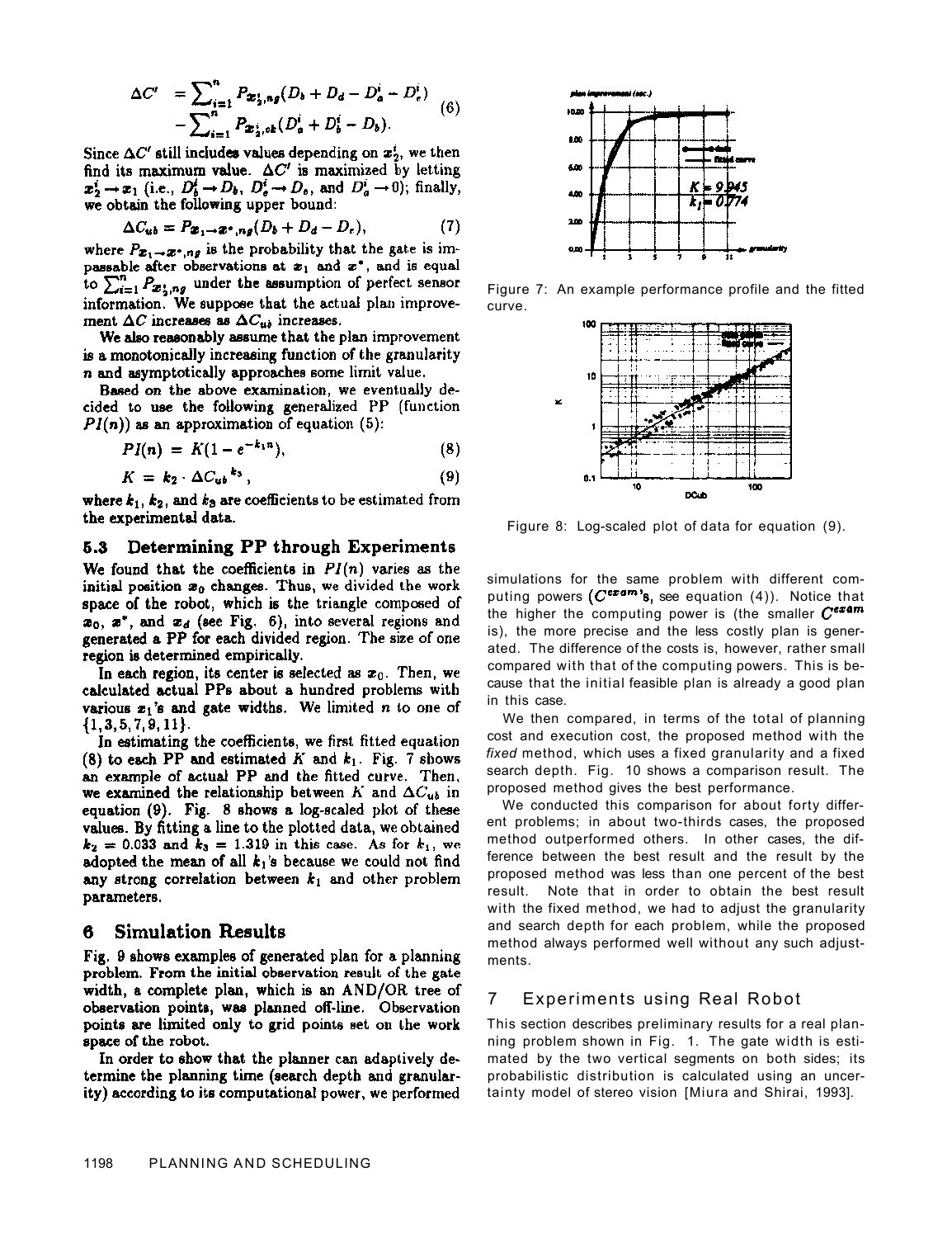

Figure 9: Simulation results: circles indicate observation points; solid arrows indicate the path to the next observation point; dotted arrows indicate possible paths after observations, *n\** is the granularity used for discretizing the open node at the next observation point. In case of (c), the initial feasible plan is used.



Figure 10: Comparison of the proposed method with fixed-granularity and fixed-search depth methods. Change of the total cost according to the change of the search depth is indicated for each granularity.

In the experiment, the planner decides only the next action (see Section 3.4). Then the robot moves to the planned observation point and observes the gate. The planning and action operations are iteratively performed until the passability of the gate is determined.

Fig. 11 shows the result of a trial. From the initial image (at lower-right in the figure), the robot estimated the probabilistic distribution of the gate width; the probability of the gate being passable was 0.53. Then the planner determined the next observation point as shown in the map. The robot moved to the next observation point (lower-left) and obtained the new image (upper-right). After this observation, the gate was determined to be passable; thus the robot moved forward and passed the gate (upper-left).

#### 8 Conclusions and Discussion

We have proposed a planning method for a vision-motion planning of a mobile robot under vision uncertainty and limited computational resources. We managed *granularity vs. plan quality* and *search depth vs. plan quality*  trade-offs by: (1) considering the relationship between granularity and plan improvement which is represented as a performance profile, and (2) formulating the process of generating a multi-step plan as an iterative refinement process. The proposed method is always comparable with the best of the methods which uses fixed granularity and fixed search depth. We have also described a method to derive a performance profile through structural *and* experimental analysis of the planning problem.

In the performance profile (PP)-based planning, the quality of PP has the largest importance. If the parameters (e.g., configuration of obstacles) of the current problem are largely different from those of problems used in derivation of PPs, the predicted plan improvement may not be accurate enough. In this paper, in order to increase the accuracy, we divided into the problem space into several regions and obtained a PP for each region. Such a strategy might be practical if a PP which is applicable to a wide problem space is hard to find.

This paper has treated a relatively simple visionmotion planning problem (a *single-gate problem).* A future work is to apply the proposed method to large planning problems which have many *gates* to observe. To solve such a large problem, it is necessary to decompose the problem into a set of single-gate problems. We are now developing an efficient decomposition method.

#### Acknowledgments

This work is supported in part by Grant-in-Aid for Scientific Research from Ministry of Education, Science, Sports, and Culture, Japanese Government and by the Okawa Foundation for Information and Telecommunications, Tokyo, Japan.

#### A Derivation of Plan Improvement  $\Delta C$

Only the subplan for the open node at  $X_1$  changes by expansion. The cost *C1* of the subplan before expansion